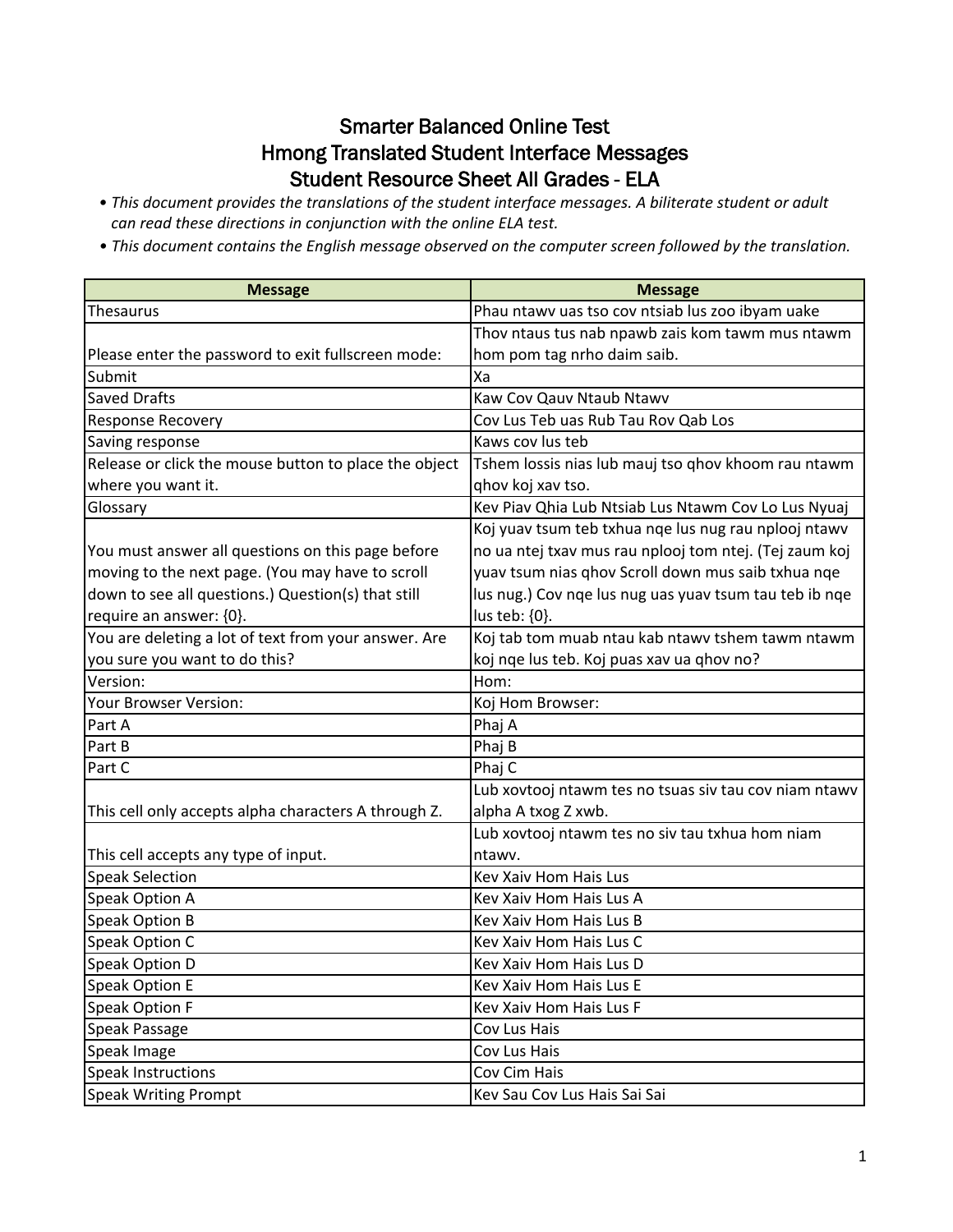| Speak Part A Option A                                   | Kev Hais Phaj A Hom Xaiv A                                |
|---------------------------------------------------------|-----------------------------------------------------------|
| Speak Part A Option B                                   | Kev Hais Phaj A Hom Xaiv B                                |
| Speak Part A Option C                                   | Kev Hais Phaj A Hom Xaiv C                                |
| Speak Part A Option D                                   | Kev Hais Phaj A Hom Xaiv D                                |
| Speak Part A Option E                                   | Kev Hais Phaj A Hom Xaiv E                                |
| Speak Part A Option F                                   | Kev Hais Phaj A Hom Xaiv F                                |
| Speak Part B Option A                                   | Kev Hais Phaj B Hom Xaiv A                                |
| Speak Part B Option B                                   | Kev Hais Phaj B Hom Xaiv B                                |
| Speak Part B Option C                                   | Kev Hais Phaj B Hom Xaiv C                                |
| Speak Part B Option D                                   | Kev Hais Phaj B Hom Xaiv D                                |
| Speak Part B Option E                                   | Kev Hais Phaj B Hom Xaiv E                                |
| Speak Part B Option F                                   | Kev Hais Phaj B Hom Xaiv F                                |
| Speak This Option                                       | Kev Hais Hom Kev Xaiv No                                  |
| Print Page                                              | Nplooj Ntawv Luam                                         |
| <b>Recording Input Device Selection</b>                 | Kev Xaiv Lub Tshuab Kaw Lus                               |
| Finding recording input devices, please wait.           | Kev nrhiav lub tshuab kaw lus, thov tos.                  |
|                                                         | Thov hais lus thiab xaiv lub tshuab kaw lus uas kaw tau   |
| Please speak and select the recording input device      | cov lub suab lus tau zoo tshaj plaws, thiab dhau ntawd    |
| which best detects your voice, and then click [Yes]. If | nias qhov [Yog]. Yog tsis muaj lub tshuab kaw lus, lossis |
| there are no devices, or if none of the devices detects | yog tsis muaj lub tshuab kaw koj cov suab lus, nias ghov  |
| your voice, click [Problem (No)].                       | [Teebmeem (Tsis Muaj)].                                   |
| There appears to be a problem with recording audio      | Nws tshwm sim teebmeem rau ntawm lub tshuab kaw           |
| on this device. You try a different recording device by | lus no. Koj yuav tau sim siv lwm lub tshuab kaw lus ces   |
| clicking [Select New Recording Device] below. If you'd  | nias qhov [Xaiv Lub Tshuab Kaw Lus Tshiab] hauv qab       |
| like to try again with the current device click [Try    | no. Yog koj xav sim lub tshuab kaw lus no ib zaug ntxiv   |
| Again].                                                 | nias qhov [Rov Sim Dua].                                  |
| Speak Option                                            | Hom Hais Lus                                              |
| Record your response.                                   | Kaw koj cov lus teb.                                      |
| Type your response.                                     | Koj hom lus teb.                                          |
| Reorder text.                                           | Lub tshuab kaw cov ntaub ntawv.                           |
| Multiple select - choose one or more response.          | Xaiv tau ntau yam - xaiv ib lossis ntau nge lus teb.      |
| Rich text editor - type your response.                  | Kev kho cov ntaub ntawv kom zoo - koj hom lus teb.        |
| Grid Item.                                              | Yam Khoom Siv Hluav Taws Xob.                             |
| Select text.                                            | Xaiv cov ntaub ntawv.                                     |
| Drag and drop.                                          | Rub thiab muab tso rau.                                   |
| Table of check boxes.                                   | Daim ntawv khij rau cov kem plaub faib.                   |
| Edit text.                                              | Kho cov ntaub ntawv.                                      |
| Scratchpad.                                             | Scratchpad.                                               |
| Choose a response.                                      | Xaiv ib nge lus teb.                                      |
| Fill in the table.                                      | Sau rau hauv daim ntawv.                                  |
| Multiple choice.                                        | Xaiv tau ntau nqe.                                        |
|                                                         | Ob feem xaiv tau ntau nge thiab/lossis xaiv tau ntau      |
| Two part multiple choice and/or multiple select.        | nqe.                                                      |
| Fill in the blank.                                      | Sau rau hauv qhov chaw tsis sau.                          |
| Item Response Reset                                     | Nge Pab Txawb Teeb Dua Tshiab                             |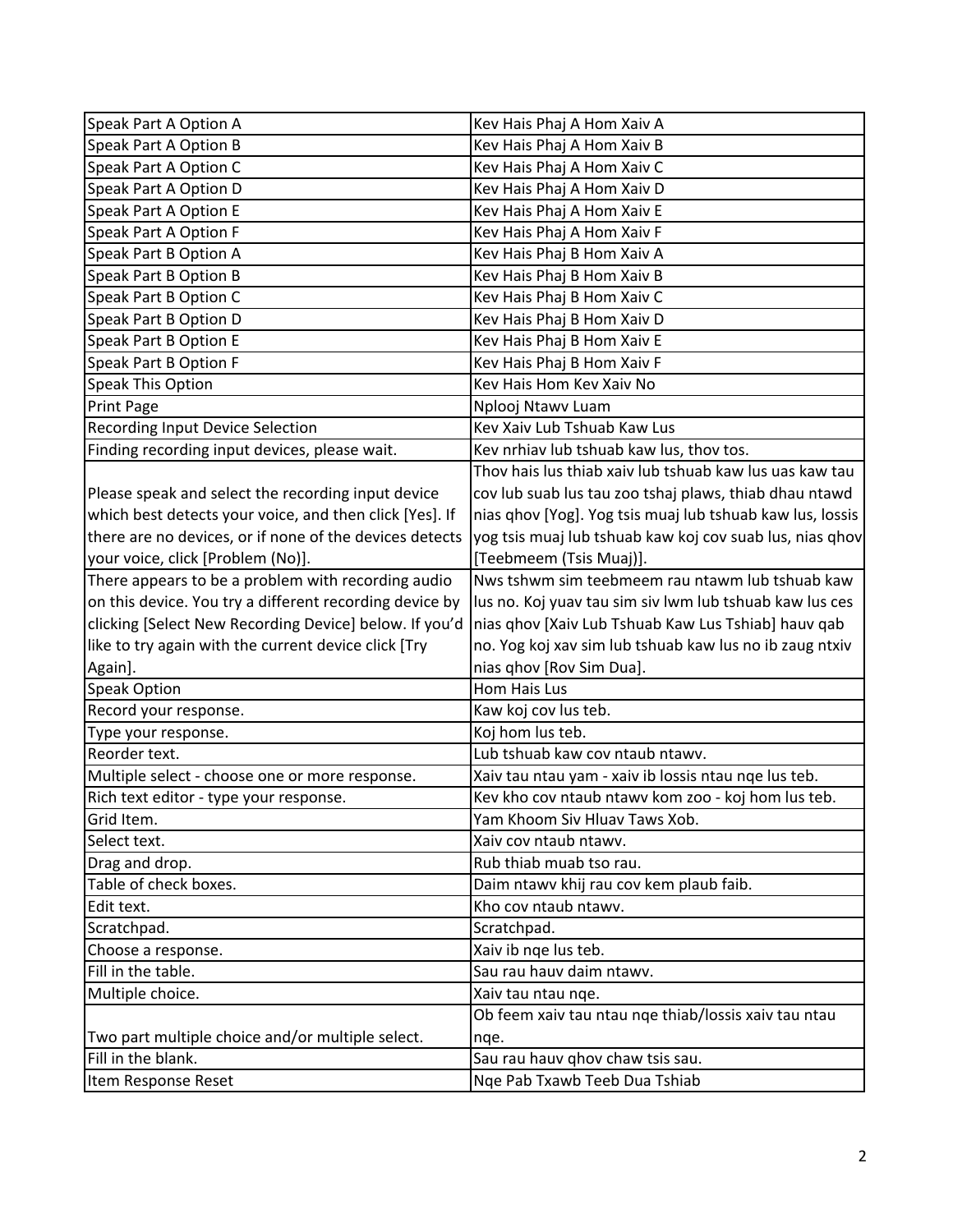| You are leaving the current segment. Are you sure                                                                 | Koj tawm mus ntawm feem tam sim no. Koj puas xav       |
|-------------------------------------------------------------------------------------------------------------------|--------------------------------------------------------|
| that you want to do this?                                                                                         | tias koj xav ua qhov no?                               |
| To add a special character to your response, select the $ T$ so ib tug niam ntawy tshwj xeeb rau koj nge lus teb, |                                                        |
| appropriate character below                                                                                       | xaiv tus niam ntawv phim raws li hauv qab no           |
| Log Out                                                                                                           | Tua Lub Koos Pij Tawj                                  |
| <b>Required: Question Number</b>                                                                                  | Xav Tau: Nab Npawb Nqe Lus Nug                         |
| <b>Question Number</b>                                                                                            | Nab Npawb Nqe Lus Nug                                  |
| Submit a comment for this item.                                                                                   | Xa ib lo lus taws qhia rau nqe no.                     |
| <b>Close Comment</b>                                                                                              | Xaiv Lo Lus Taw Qhia                                   |
| <b>Expand All Prompts</b>                                                                                         | Ua Txhua Yam Kom Dav Sai Sai                           |
| <b>Collapse All Prompts</b>                                                                                       | Ua Txhua Yam Kom Vau Sai Sai                           |
| <b>Start Writing on Selected Prompt</b>                                                                           | Pib Sau rau ntawm Qhov Xaiv Sai Sai                    |
| Change Prompt                                                                                                     | <b>Hloov Sai Sai</b>                                   |
| <b>Braille Type</b>                                                                                               | Hom Niam Ntawv Rau Neeg Dig Muag                       |
| Emboss                                                                                                            | Ua Rau Tshwm Tuaj                                      |
| <b>Emboss Request Type</b>                                                                                        | Hom Thov Ua Rau Tshwm Tuaj                             |
| <b>Offline Tester</b>                                                                                             | Tua Lub Tshuab Ntsuas                                  |
| <b>Suppress Score</b>                                                                                             | Npog Qhab Nia                                          |
| <b>TTX Business Rules</b>                                                                                         | Cov Cai Lag Luam TTX                                   |
| Uncontracted                                                                                                      | <b>Tsis Cog Lus</b>                                    |
| Contracted                                                                                                        | Cog Lus                                                |
| Nemeth                                                                                                            | Nemeth                                                 |
| Item                                                                                                              | Nge                                                    |
| Stimulus                                                                                                          | Feem Pab Txhawb                                        |
| None                                                                                                              | Tsis muaj                                              |
| Auto-Request                                                                                                      | Kev Thov Ntawm Nws Tus Kheej                           |
| On-Request                                                                                                        | Ntawm Qhov Kev Thov                                    |
| Not Applicable                                                                                                    | <b>Tsis Phim</b>                                       |
| Verdana                                                                                                           | Verdana                                                |
| N                                                                                                                 | N                                                      |
| Y                                                                                                                 |                                                        |
| Drop-Down                                                                                                         | Drop-Down                                              |
| Notepad                                                                                                           | Notepad                                                |
| <b>Text Area</b>                                                                                                  | Thaj Chaw Sau Kab Ntawv                                |
| <b>Read As-Is</b>                                                                                                 | Nyeem Raws Li                                          |
| <b>Test Forms:</b>                                                                                                | Cov Ntawv Foos Ntsuas:                                 |
| <b>Submit and Close</b>                                                                                           | Xa thiab Kaw                                           |
| The wrong secure browser is installed on this                                                                     | Tau teeb lub browser ruaj ntseg tsis raug rau hauv lub |
| computer. Please tell your Test Administrator. For                                                                | koo pij tawj no lawm. Thov qhia rau koj Tus Kws Tswj   |
| now, you should use another computer.                                                                             | Xyuas Qhov Kev Ntsuas. Rau lub sijhawm tam sim no,     |
|                                                                                                                   | koj yuav tau siv lwm lub koo pij tawj.                 |
| You have reached the end of this segment:                                                                         | Koj tau mus txog qhov kawg ntawm feem no lawm:         |
| Questions:                                                                                                        | Cov Nqe Lus Nug:                                       |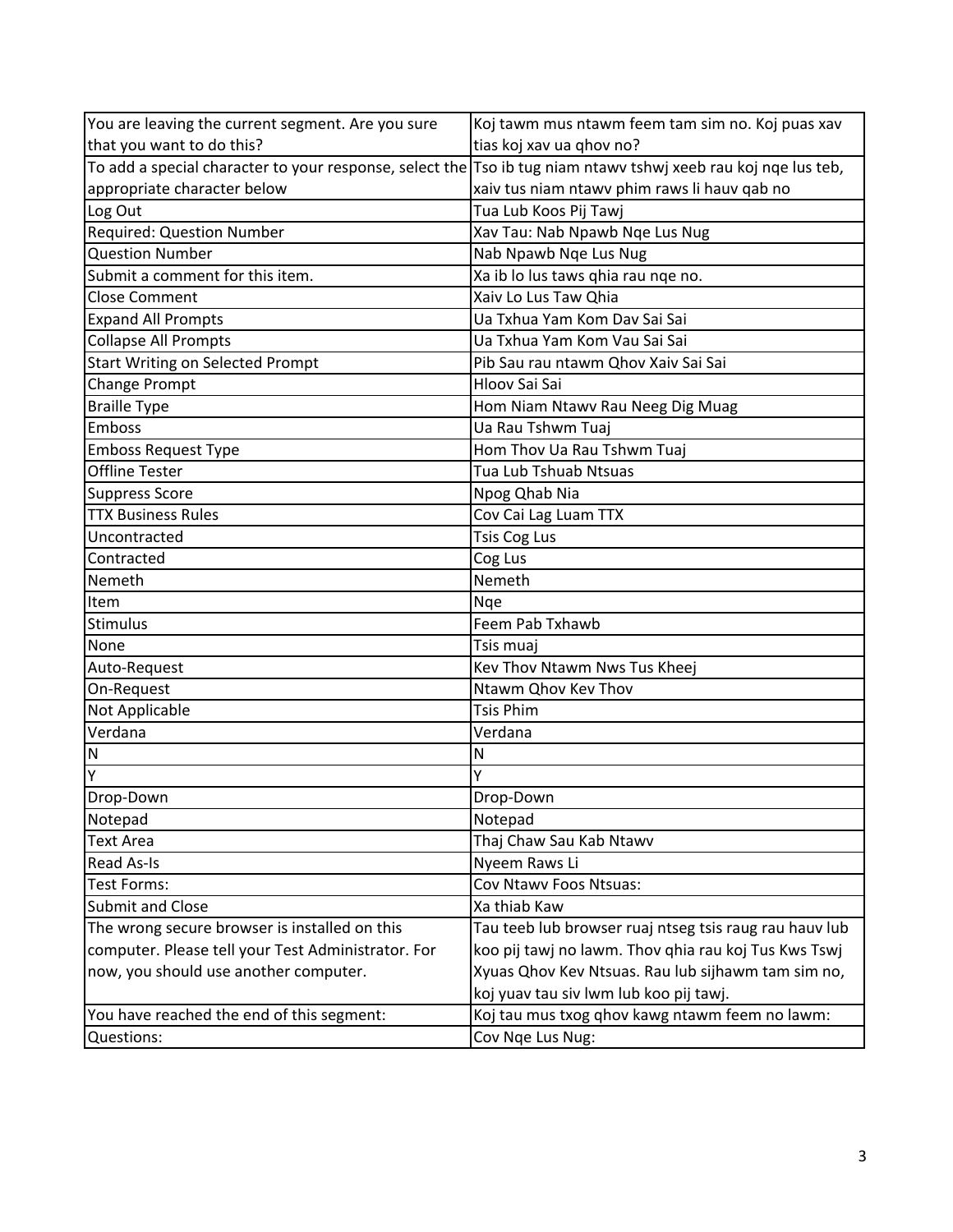| Your computer has "Spaces" enabled. This feature                                                          | Koj lub koo pij tawj muaj "Cov Chaw Seem" ua haujlwm    |
|-----------------------------------------------------------------------------------------------------------|---------------------------------------------------------|
| must be disabled before you can log in. Please ask                                                        | tau. Qhov no yuav tsum tsis ua haujlwm ua ntej koj      |
| your Test Administrator for help.                                                                         | nkag mus. Thov kev pab ntawm koj Tus Kws Tswj Xyuas     |
|                                                                                                           | Qhov Kev Ntsuas.                                        |
| The test is not supported by the session.                                                                 | Qhov kev ntsuas no tsis pab txhawb los ntawm tshooj     |
|                                                                                                           | no.                                                     |
| Segment initialization failed                                                                             | Feem xub pib tsis ua haujlwm                            |
| Unable to complete test form selection                                                                    | Tsis tuaj yeem ua daim ntawv foos xaiv no kom tiav      |
| The system was unable to save your response. Please                                                       | Qhov txheej txheem no tsis tuaj yeem kaw tau koj cov    |
| select your answer again. If this is a technology-                                                        | lus teb. Thov xaiv koj nge lus teb ib zaug ntxiv. Yog   |
| enhanced item, you may need to click the [Save]                                                           | muaj ib qho tev naus laus zis pab txhawb tau zoo li yam |
| button again.                                                                                             | no, tej zaum koj yuav tsum nias qhov [Kaw] ib zaug      |
|                                                                                                           | ntxiv.                                                  |
| You must test in a session in your own school.                                                            | Koj yuav tsum ntsuas rau hauv tshooj no rau hauv koj    |
|                                                                                                           | lub tsev kawm ntawv.                                    |
| The session is not available for testing.                                                                 | Tsis muaj tshooj no rau hauv qhov kev ntsuas.           |
| A Session ID is required.                                                                                 | Yuav tsum muaj tus ID ntawm Tshooj ntsuas no.           |
| You are not eligible to take this test because of a                                                       | Koj tsis muaj cai los ua qhov kev ntsuas no vim qhov    |
| parent exemption.                                                                                         | kev zam rau yog ib tug niam losyog txiv.                |
| The Student ID login field is not available.                                                              | Tsis pom muaj Tus Menyuam Kawm Ntawy Tus ID nkag        |
|                                                                                                           | mus.                                                    |
| The session is closed.                                                                                    | Tshooj no raug kaw lawm.                                |
| You do not own this session.                                                                              | Koj tsis yog tus tswv ntawm tshooj no.                  |
| This test session has been moved to another                                                               | Tshooj ntsuas no raug tshem tawm mus rau lwm tus        |
| computer/browser. All active tests will continue                                                          | koo pij tawj/lwm lub browser lawm. Txhua feem kev       |
| without interruption.                                                                                     | ntsuas uas tseem siv tau yuav tsis raug cuam tshuam.    |
| Please check that your information is entered                                                             | Thov kuaj xyuas kom ntaus koj cov ntaub ntawv nkag      |
| correctly. If you need help, ask your TA.                                                                 | mus kom raug. Yog koj xav tau kev pab, nug koj tus TA.  |
| Volume                                                                                                    | Qhov Tso Suab Nrov Loj Yau                              |
| Pitch                                                                                                     | <b>Theem Suab Nrov</b>                                  |
| Use the sliders to adjust the pitch and volume. You                                                       | Siv qhov swb mus los kho theem suab nrov thiab qhov     |
| will not be able to change these settings once you                                                        | tso suab nrov loj yau. Koj tsis tuaj yeem hloov qhov    |
| begin your test.                                                                                          | teeb no tau kiag tau koj pib ua koj qhov kev ntsuas.    |
| The test opportunity is no longer pending approval.                                                       | Qhov kev ntsuas no tsis tas tos kev tso cai mus ntxiv   |
| The student may have canceled the request.                                                                | lawm. Tej zaum tus menyuam kawm ntawy twb thim          |
|                                                                                                           | ghov kev thov lawm.                                     |
| Congratulations on finishing your test! After reviewing Thov zoo siab rau koj ua qhov kev ntsuas no tiav! |                                                         |
| your responses, click the [Test Results] button to log                                                    | Tomqab rov los saib xyuas koj cov lus teb, nias qhov    |
| out. [changed to End Test in translation]                                                                 | [Qhov Ntsuas Tau Los] thiaj tso tseg. [raug hloov mus   |
|                                                                                                           | rau Kawg Qhov Kev Ntsuas hauv kev txhais ntawv]         |
| This action will clear all data for this item. Are you                                                    | Qhov nqis tes ua no yuav tshem txhua cov ntaub ntawv    |
| sure you want to proceed? Click [Yes] to clear the data                                                   | rau ntawm nqe no. Koj puas xav ua mus ntxiv??Nias       |
| for this item. Click [No] to cancel this action.                                                          | qhov [Yog] mus tshem cov ntaub ntawv rau nqe no.        |
|                                                                                                           | Nias qhov [Tsis Yog] mus thim qhov nqis tes ua no.      |
|                                                                                                           |                                                         |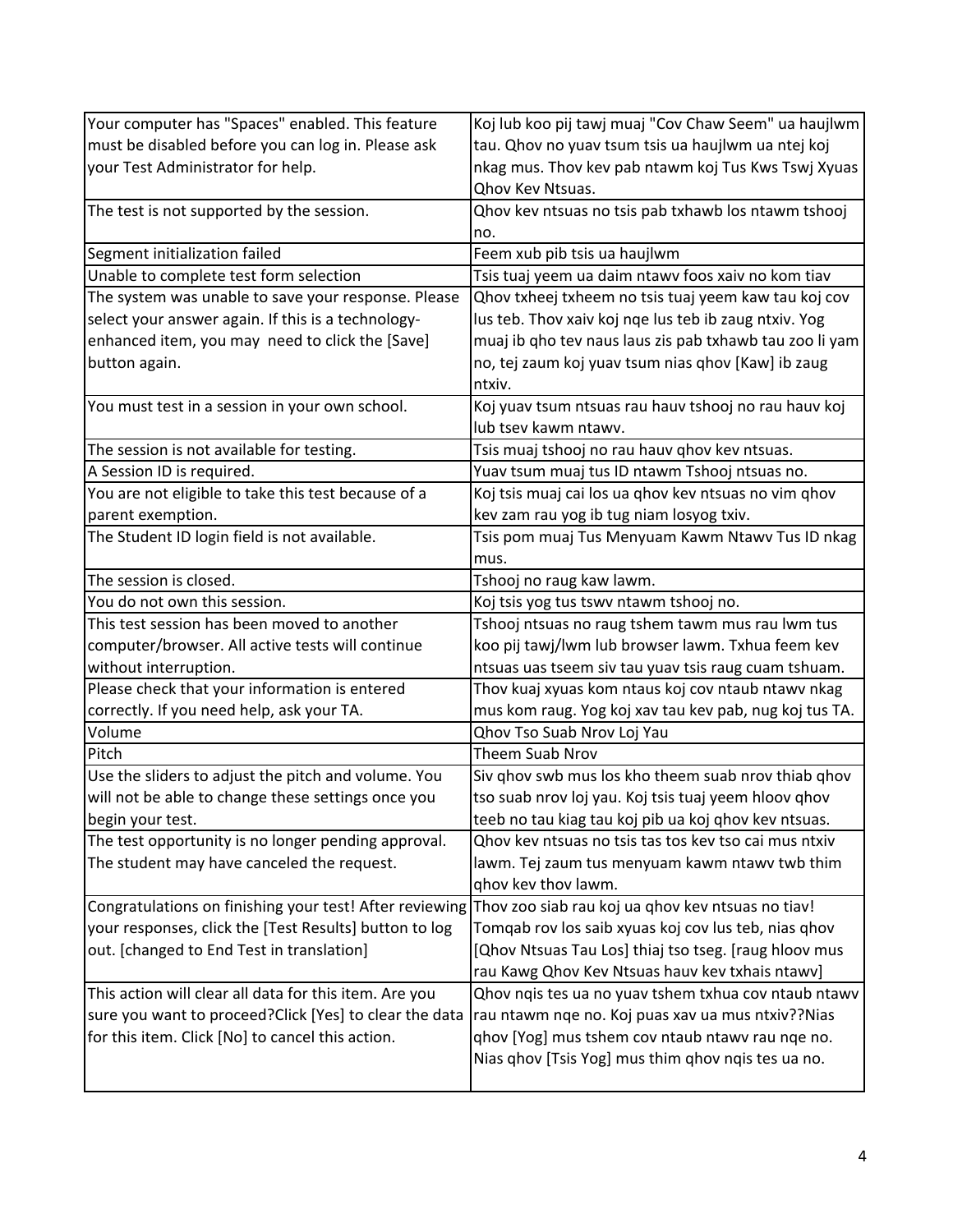| You may not leave this segment until all required      | Tej zaum koj yuav tsis tawm mus ntawm feem no kom   |
|--------------------------------------------------------|-----------------------------------------------------|
| questions have a response.                             | mus txog thaum txhua nqe lus nug raug teb.          |
| You cannot come back to this part of the test. Are you | Koj tsis tuaj yeem rov gab mus rau ghov kev ntsuas  |
| sure you want to continue?                             | ntawm phaj no tau. Koj puas xav ua txuas mus ntxiv? |
| No tests are available at this time.                   | Tsis muaj cov kev ntsuas rau lub sijhawm no.        |
| opportunity {0} of {1}                                 | lub sijhawm {0} ntawm {1}                           |
| Rate                                                   | Ntaus ngi                                           |
| <b>Use System Defaults</b>                             | Siv Txheej Txheem Tsis Them Nqi                     |
| Sound Settings                                         | <b>Kev Teeb Lub Suab</b>                            |
| Select a Voice Pack                                    | Xaiv Koog Suab                                      |
| <b>Current Voice Pack:</b>                             | Koog Suab Tam Sim No:                               |
| Diagnostic Screen                                      | Daim Tshuaj Xyuas                                   |
| This page allows you to check the current bandwidth    | Nplooj ntawv no pub koj kuaj xyuas koj li bandwidth |
| of your network. Select a test from the drop-down list | Intawm koj qhov network tam sim no. Xaiv ib qho kev |
| and enter the maximum number of students likely to     | ntsuas los ntawm cov npe hauv qab no thiab tso cov  |
| test at one time, then click [Run Network Diagnostics  | menyuam kawm ntawv kom ntau tshaj plaws uas         |
| Tests].                                                | nyiam los ntsuas rau ib lub sijhawm, dhau ntawd ces |
|                                                        | nias qhov [Run Network Diagnostics Tests].          |
| <b>User Agent:</b>                                     | Tus Neeg Siv Sawv Cev Tam:                          |
| Platform:                                              | Platform:                                           |
| Browser:                                               | Browser:                                            |
| Type:                                                  | Hom:                                                |
| Major Version:                                         | Hom Tseem Ceeb Ntau:                                |
| Minor Version:                                         | Hom Tseem Ceeb Tsis Ntau:                           |
| <b>Browser Preferences:</b>                            | Cov Browser Nyiam Dua:                              |
| IP Address:                                            | Qhov Chaw IP:                                       |
| Your Operating System:                                 | Koj Txheej Txheem Ua Haujlwm:                       |
| Secure Browser:                                        | Lub Browser Nyab Xeeb:                              |
| Network Diagnostics:                                   | Kev Txheeb Xyuas Network:                           |
| Select Test:                                           | Xaiv Qhov Kev Ntsuas:                               |
| Please select a Test                                   | Thov xaiv ib qho Kev Ntsuas                         |
| Enter the total number of students you would like to   | Tso tso nrog cov menyuam kawm ntawv uas koj xav cia |
| test at one time:                                      | los ntsuas rau tib lub sijhawm:                     |
| <b>Download Results:</b>                               | Rub Qhov Ntsuas Tau Los:                            |
| <b>Upload Results:</b>                                 | Tso Qhov Ntsuas Tau Los:                            |
| <b>Bandwidth Summary:</b>                              | <b>Qhov Tseem Ceeb Ntawm Bandwidth:</b>             |
| Flash Version:                                         | Hom Duab Ci:                                        |
| Loading                                                | Kev muab tso rau                                    |
| (version 10 or higher required)                        | (yuav tsum yog hom 10 lossis siab dua)              |
| JRE Version:                                           | Hom JRE:                                            |
| (version 1.4 or higher required)                       | (yuav tsum yog hom 1.4 lossis siab dua)             |
| Run Network Diagnostics Tests                          | Run Network Diagnostics Tests                       |
| Return to Login                                        | Rov Qab Tso Npe Nkag Mus                            |
| <b>ELPA Check</b>                                      | Kuaj Xyuas ELPA                                     |
| <b>TTS Check</b>                                       | Kuaj Xyuas TTS                                      |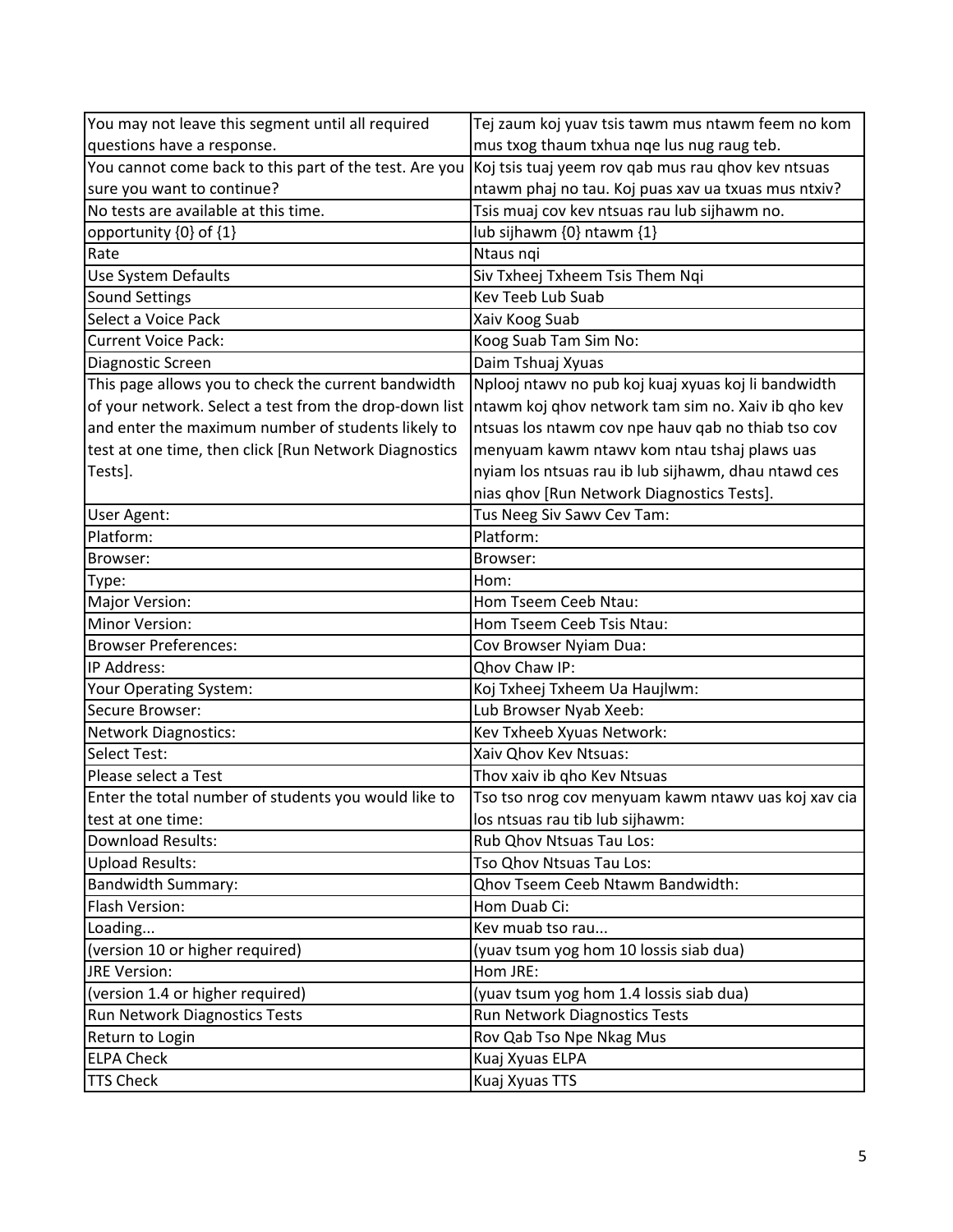| Dawb Muag Lias<br>Koj yuav tsum ua qhov kev ntsuas mus ntxiv rau hauv<br>tib hom ntawm tshooj no raws li qhov tau pib ua.<br>Yam Ploj Mus Uas Yuav Tsum Tau Ua Ntej<br>Lub hnub qub nyeg tsis ua haujlwm<br>Tsis muaj URL rau lub hnub qub nyeg<br>Tsis pub koj nkag mus yog tsis muaj Tus Kws Tswj Xyuas<br><b>Qhov Kev Ntsuas.</b><br>Cov tsis qhia npe tsis pub nkag mus.<br>Tus ID ntawm Tshooj Ntsuas tsis raug lossis tag<br>sijhawm<br>Tsis paub tshooj twg lawm<br>Kev Piav Qhia Cov Ntsiab Lus Nyuaj Ntawm Ntawv<br>Spanish<br>Lub suab pib tau tsis raug lawm. Koj puas xav rov sim<br>dua ntxiv?<br>Nkag mus tsis raug. Thov rov sim dua lossis kuaj xyuas<br>nrog koj Tus Kws Tswj Xyuas Qhov Kev Ntsuas.<br>Qhov Qhia Nkag Mus tsis qhib. Thov ceebtoom rau koj<br>proctor. (Before turning on Guided Access, check the<br>tus kws saib xyuas kev coj ntawm cov menyuam kawm<br>ntawv. (Ua ntej qhib Qhov Qhia Nkag Mus, kuaj xyuas<br>lub suab nrov loj yau ntawm koj lub iPad kom paub<br>meej tias koj hnov lub suab nrov.)<br>Warning: You cannot adjust the volume of your iPad<br>Kev Ceebtoom: Koj tsis tuaj yeem kho qhov suab nrov<br>during the test. If you need to adjust the volume,<br>loj yau ntawm koj lub iPad tau thaum lub sijhawm<br>please turn off Guided Access. Adjust the volume<br>ntsuas. Yog koj xav kho lub tsuab nrov loj yau, thov tua<br>using the volume control buttons on the iPad, and<br>Qhov Qhia Nkag Mus. Siv lub tswj xyuas lub suab nrov<br>then activate Guided Access. If you need help, please<br>kho lub suab nrov loj yau uas nyob ntawm lub iPad,<br>thiab dhau ntawd mam qhib Qhov Qhia Nkag Mus. Yog<br>ask your proctor.<br>koj xav tau kev pab, thov nug koj tus kws saib xyuas kev<br>coj ntawm cov menyuam kawm ntawv.<br>Recorder Plug-in Not Installed<br>Tsis Tau Teeb Lub Tshuab Kaw Lus Nkag Mus<br>Enter your first name.<br>Ntaus koj lub npe.<br>Enter your Student ID.<br>Ntaus koj tus ID ntawm menyuam kawm ntawv.<br>Enter your Session ID.<br>Ntaus koj tus ID ntawm Tshooj Ntsuas.<br>Your first name and student ID do not match state<br>Koj lub npe thiab menyuam kawm ntawy tus ID tsis<br>records. Please try again or ask your Test<br>raug raws li cov ntaub ntawv teev tseg ntawm lub xeev.<br>Administrator for help.<br>Thov sim dua ntxiv lossis thov kev pab ntawm koj Tus | Medium Gray on Light Gray                             | Tso Xim Txho Nruab Nrab rau ntawm Tso Xim Txho |
|-------------------------------------------------------------------------------------------------------------------------------------------------------------------------------------------------------------------------------------------------------------------------------------------------------------------------------------------------------------------------------------------------------------------------------------------------------------------------------------------------------------------------------------------------------------------------------------------------------------------------------------------------------------------------------------------------------------------------------------------------------------------------------------------------------------------------------------------------------------------------------------------------------------------------------------------------------------------------------------------------------------------------------------------------------------------------------------------------------------------------------------------------------------------------------------------------------------------------------------------------------------------------------------------------------------------------------------------------------------------------------------------------------------------------------------------------------------------------------------------------------------------------------------------------------------------------------------------------------------------------------------------------------------------------------------------------------------------------------------------------------------------------------------------------------------------------------------------------------------------------------------------------------------------------------------------------------------------------------------------------------------------------------------------------------------------------------------------------------------------------------------------------------------------------------------------------------------------------------------------------------------------------------------------------------------------------------------------------------------------------|-------------------------------------------------------|------------------------------------------------|
|                                                                                                                                                                                                                                                                                                                                                                                                                                                                                                                                                                                                                                                                                                                                                                                                                                                                                                                                                                                                                                                                                                                                                                                                                                                                                                                                                                                                                                                                                                                                                                                                                                                                                                                                                                                                                                                                                                                                                                                                                                                                                                                                                                                                                                                                                                                                                                         |                                                       |                                                |
|                                                                                                                                                                                                                                                                                                                                                                                                                                                                                                                                                                                                                                                                                                                                                                                                                                                                                                                                                                                                                                                                                                                                                                                                                                                                                                                                                                                                                                                                                                                                                                                                                                                                                                                                                                                                                                                                                                                                                                                                                                                                                                                                                                                                                                                                                                                                                                         | You must continue the test in the same type of        |                                                |
|                                                                                                                                                                                                                                                                                                                                                                                                                                                                                                                                                                                                                                                                                                                                                                                                                                                                                                                                                                                                                                                                                                                                                                                                                                                                                                                                                                                                                                                                                                                                                                                                                                                                                                                                                                                                                                                                                                                                                                                                                                                                                                                                                                                                                                                                                                                                                                         | session it was started in.                            |                                                |
|                                                                                                                                                                                                                                                                                                                                                                                                                                                                                                                                                                                                                                                                                                                                                                                                                                                                                                                                                                                                                                                                                                                                                                                                                                                                                                                                                                                                                                                                                                                                                                                                                                                                                                                                                                                                                                                                                                                                                                                                                                                                                                                                                                                                                                                                                                                                                                         | Missing Prerequisite                                  |                                                |
|                                                                                                                                                                                                                                                                                                                                                                                                                                                                                                                                                                                                                                                                                                                                                                                                                                                                                                                                                                                                                                                                                                                                                                                                                                                                                                                                                                                                                                                                                                                                                                                                                                                                                                                                                                                                                                                                                                                                                                                                                                                                                                                                                                                                                                                                                                                                                                         | Satellite assignment failed                           |                                                |
|                                                                                                                                                                                                                                                                                                                                                                                                                                                                                                                                                                                                                                                                                                                                                                                                                                                                                                                                                                                                                                                                                                                                                                                                                                                                                                                                                                                                                                                                                                                                                                                                                                                                                                                                                                                                                                                                                                                                                                                                                                                                                                                                                                                                                                                                                                                                                                         | No URL for satellite                                  |                                                |
|                                                                                                                                                                                                                                                                                                                                                                                                                                                                                                                                                                                                                                                                                                                                                                                                                                                                                                                                                                                                                                                                                                                                                                                                                                                                                                                                                                                                                                                                                                                                                                                                                                                                                                                                                                                                                                                                                                                                                                                                                                                                                                                                                                                                                                                                                                                                                                         | You are not allowed to log in without a Test          |                                                |
|                                                                                                                                                                                                                                                                                                                                                                                                                                                                                                                                                                                                                                                                                                                                                                                                                                                                                                                                                                                                                                                                                                                                                                                                                                                                                                                                                                                                                                                                                                                                                                                                                                                                                                                                                                                                                                                                                                                                                                                                                                                                                                                                                                                                                                                                                                                                                                         | Administrator.                                        |                                                |
|                                                                                                                                                                                                                                                                                                                                                                                                                                                                                                                                                                                                                                                                                                                                                                                                                                                                                                                                                                                                                                                                                                                                                                                                                                                                                                                                                                                                                                                                                                                                                                                                                                                                                                                                                                                                                                                                                                                                                                                                                                                                                                                                                                                                                                                                                                                                                                         | Anonymous login not allowed                           |                                                |
|                                                                                                                                                                                                                                                                                                                                                                                                                                                                                                                                                                                                                                                                                                                                                                                                                                                                                                                                                                                                                                                                                                                                                                                                                                                                                                                                                                                                                                                                                                                                                                                                                                                                                                                                                                                                                                                                                                                                                                                                                                                                                                                                                                                                                                                                                                                                                                         | Incorrect or expired Session ID                       |                                                |
|                                                                                                                                                                                                                                                                                                                                                                                                                                                                                                                                                                                                                                                                                                                                                                                                                                                                                                                                                                                                                                                                                                                                                                                                                                                                                                                                                                                                                                                                                                                                                                                                                                                                                                                                                                                                                                                                                                                                                                                                                                                                                                                                                                                                                                                                                                                                                                         |                                                       |                                                |
|                                                                                                                                                                                                                                                                                                                                                                                                                                                                                                                                                                                                                                                                                                                                                                                                                                                                                                                                                                                                                                                                                                                                                                                                                                                                                                                                                                                                                                                                                                                                                                                                                                                                                                                                                                                                                                                                                                                                                                                                                                                                                                                                                                                                                                                                                                                                                                         | Unknown session                                       |                                                |
|                                                                                                                                                                                                                                                                                                                                                                                                                                                                                                                                                                                                                                                                                                                                                                                                                                                                                                                                                                                                                                                                                                                                                                                                                                                                                                                                                                                                                                                                                                                                                                                                                                                                                                                                                                                                                                                                                                                                                                                                                                                                                                                                                                                                                                                                                                                                                                         | Spanish Glossary                                      |                                                |
|                                                                                                                                                                                                                                                                                                                                                                                                                                                                                                                                                                                                                                                                                                                                                                                                                                                                                                                                                                                                                                                                                                                                                                                                                                                                                                                                                                                                                                                                                                                                                                                                                                                                                                                                                                                                                                                                                                                                                                                                                                                                                                                                                                                                                                                                                                                                                                         |                                                       |                                                |
|                                                                                                                                                                                                                                                                                                                                                                                                                                                                                                                                                                                                                                                                                                                                                                                                                                                                                                                                                                                                                                                                                                                                                                                                                                                                                                                                                                                                                                                                                                                                                                                                                                                                                                                                                                                                                                                                                                                                                                                                                                                                                                                                                                                                                                                                                                                                                                         | Audio did not initialize properly. Do you want to try |                                                |
|                                                                                                                                                                                                                                                                                                                                                                                                                                                                                                                                                                                                                                                                                                                                                                                                                                                                                                                                                                                                                                                                                                                                                                                                                                                                                                                                                                                                                                                                                                                                                                                                                                                                                                                                                                                                                                                                                                                                                                                                                                                                                                                                                                                                                                                                                                                                                                         | again?                                                |                                                |
|                                                                                                                                                                                                                                                                                                                                                                                                                                                                                                                                                                                                                                                                                                                                                                                                                                                                                                                                                                                                                                                                                                                                                                                                                                                                                                                                                                                                                                                                                                                                                                                                                                                                                                                                                                                                                                                                                                                                                                                                                                                                                                                                                                                                                                                                                                                                                                         | Error logging in. Please try again or check with your |                                                |
|                                                                                                                                                                                                                                                                                                                                                                                                                                                                                                                                                                                                                                                                                                                                                                                                                                                                                                                                                                                                                                                                                                                                                                                                                                                                                                                                                                                                                                                                                                                                                                                                                                                                                                                                                                                                                                                                                                                                                                                                                                                                                                                                                                                                                                                                                                                                                                         | Test Administrator.                                   |                                                |
|                                                                                                                                                                                                                                                                                                                                                                                                                                                                                                                                                                                                                                                                                                                                                                                                                                                                                                                                                                                                                                                                                                                                                                                                                                                                                                                                                                                                                                                                                                                                                                                                                                                                                                                                                                                                                                                                                                                                                                                                                                                                                                                                                                                                                                                                                                                                                                         | Guided Access is not turned on. Please notify your    |                                                |
|                                                                                                                                                                                                                                                                                                                                                                                                                                                                                                                                                                                                                                                                                                                                                                                                                                                                                                                                                                                                                                                                                                                                                                                                                                                                                                                                                                                                                                                                                                                                                                                                                                                                                                                                                                                                                                                                                                                                                                                                                                                                                                                                                                                                                                                                                                                                                                         |                                                       |                                                |
|                                                                                                                                                                                                                                                                                                                                                                                                                                                                                                                                                                                                                                                                                                                                                                                                                                                                                                                                                                                                                                                                                                                                                                                                                                                                                                                                                                                                                                                                                                                                                                                                                                                                                                                                                                                                                                                                                                                                                                                                                                                                                                                                                                                                                                                                                                                                                                         | volume on your iPad to make sure you can hear the     |                                                |
|                                                                                                                                                                                                                                                                                                                                                                                                                                                                                                                                                                                                                                                                                                                                                                                                                                                                                                                                                                                                                                                                                                                                                                                                                                                                                                                                                                                                                                                                                                                                                                                                                                                                                                                                                                                                                                                                                                                                                                                                                                                                                                                                                                                                                                                                                                                                                                         | audio.)                                               |                                                |
|                                                                                                                                                                                                                                                                                                                                                                                                                                                                                                                                                                                                                                                                                                                                                                                                                                                                                                                                                                                                                                                                                                                                                                                                                                                                                                                                                                                                                                                                                                                                                                                                                                                                                                                                                                                                                                                                                                                                                                                                                                                                                                                                                                                                                                                                                                                                                                         |                                                       |                                                |
|                                                                                                                                                                                                                                                                                                                                                                                                                                                                                                                                                                                                                                                                                                                                                                                                                                                                                                                                                                                                                                                                                                                                                                                                                                                                                                                                                                                                                                                                                                                                                                                                                                                                                                                                                                                                                                                                                                                                                                                                                                                                                                                                                                                                                                                                                                                                                                         |                                                       |                                                |
|                                                                                                                                                                                                                                                                                                                                                                                                                                                                                                                                                                                                                                                                                                                                                                                                                                                                                                                                                                                                                                                                                                                                                                                                                                                                                                                                                                                                                                                                                                                                                                                                                                                                                                                                                                                                                                                                                                                                                                                                                                                                                                                                                                                                                                                                                                                                                                         |                                                       |                                                |
|                                                                                                                                                                                                                                                                                                                                                                                                                                                                                                                                                                                                                                                                                                                                                                                                                                                                                                                                                                                                                                                                                                                                                                                                                                                                                                                                                                                                                                                                                                                                                                                                                                                                                                                                                                                                                                                                                                                                                                                                                                                                                                                                                                                                                                                                                                                                                                         |                                                       |                                                |
|                                                                                                                                                                                                                                                                                                                                                                                                                                                                                                                                                                                                                                                                                                                                                                                                                                                                                                                                                                                                                                                                                                                                                                                                                                                                                                                                                                                                                                                                                                                                                                                                                                                                                                                                                                                                                                                                                                                                                                                                                                                                                                                                                                                                                                                                                                                                                                         |                                                       |                                                |
|                                                                                                                                                                                                                                                                                                                                                                                                                                                                                                                                                                                                                                                                                                                                                                                                                                                                                                                                                                                                                                                                                                                                                                                                                                                                                                                                                                                                                                                                                                                                                                                                                                                                                                                                                                                                                                                                                                                                                                                                                                                                                                                                                                                                                                                                                                                                                                         |                                                       |                                                |
|                                                                                                                                                                                                                                                                                                                                                                                                                                                                                                                                                                                                                                                                                                                                                                                                                                                                                                                                                                                                                                                                                                                                                                                                                                                                                                                                                                                                                                                                                                                                                                                                                                                                                                                                                                                                                                                                                                                                                                                                                                                                                                                                                                                                                                                                                                                                                                         |                                                       |                                                |
|                                                                                                                                                                                                                                                                                                                                                                                                                                                                                                                                                                                                                                                                                                                                                                                                                                                                                                                                                                                                                                                                                                                                                                                                                                                                                                                                                                                                                                                                                                                                                                                                                                                                                                                                                                                                                                                                                                                                                                                                                                                                                                                                                                                                                                                                                                                                                                         |                                                       |                                                |
|                                                                                                                                                                                                                                                                                                                                                                                                                                                                                                                                                                                                                                                                                                                                                                                                                                                                                                                                                                                                                                                                                                                                                                                                                                                                                                                                                                                                                                                                                                                                                                                                                                                                                                                                                                                                                                                                                                                                                                                                                                                                                                                                                                                                                                                                                                                                                                         |                                                       |                                                |
|                                                                                                                                                                                                                                                                                                                                                                                                                                                                                                                                                                                                                                                                                                                                                                                                                                                                                                                                                                                                                                                                                                                                                                                                                                                                                                                                                                                                                                                                                                                                                                                                                                                                                                                                                                                                                                                                                                                                                                                                                                                                                                                                                                                                                                                                                                                                                                         |                                                       |                                                |
|                                                                                                                                                                                                                                                                                                                                                                                                                                                                                                                                                                                                                                                                                                                                                                                                                                                                                                                                                                                                                                                                                                                                                                                                                                                                                                                                                                                                                                                                                                                                                                                                                                                                                                                                                                                                                                                                                                                                                                                                                                                                                                                                                                                                                                                                                                                                                                         |                                                       |                                                |
|                                                                                                                                                                                                                                                                                                                                                                                                                                                                                                                                                                                                                                                                                                                                                                                                                                                                                                                                                                                                                                                                                                                                                                                                                                                                                                                                                                                                                                                                                                                                                                                                                                                                                                                                                                                                                                                                                                                                                                                                                                                                                                                                                                                                                                                                                                                                                                         |                                                       |                                                |
|                                                                                                                                                                                                                                                                                                                                                                                                                                                                                                                                                                                                                                                                                                                                                                                                                                                                                                                                                                                                                                                                                                                                                                                                                                                                                                                                                                                                                                                                                                                                                                                                                                                                                                                                                                                                                                                                                                                                                                                                                                                                                                                                                                                                                                                                                                                                                                         |                                                       |                                                |
|                                                                                                                                                                                                                                                                                                                                                                                                                                                                                                                                                                                                                                                                                                                                                                                                                                                                                                                                                                                                                                                                                                                                                                                                                                                                                                                                                                                                                                                                                                                                                                                                                                                                                                                                                                                                                                                                                                                                                                                                                                                                                                                                                                                                                                                                                                                                                                         |                                                       |                                                |
|                                                                                                                                                                                                                                                                                                                                                                                                                                                                                                                                                                                                                                                                                                                                                                                                                                                                                                                                                                                                                                                                                                                                                                                                                                                                                                                                                                                                                                                                                                                                                                                                                                                                                                                                                                                                                                                                                                                                                                                                                                                                                                                                                                                                                                                                                                                                                                         |                                                       |                                                |
|                                                                                                                                                                                                                                                                                                                                                                                                                                                                                                                                                                                                                                                                                                                                                                                                                                                                                                                                                                                                                                                                                                                                                                                                                                                                                                                                                                                                                                                                                                                                                                                                                                                                                                                                                                                                                                                                                                                                                                                                                                                                                                                                                                                                                                                                                                                                                                         |                                                       |                                                |
| Kws Tswj Xyuas Qhov Kev Ntsuas.                                                                                                                                                                                                                                                                                                                                                                                                                                                                                                                                                                                                                                                                                                                                                                                                                                                                                                                                                                                                                                                                                                                                                                                                                                                                                                                                                                                                                                                                                                                                                                                                                                                                                                                                                                                                                                                                                                                                                                                                                                                                                                                                                                                                                                                                                                                                         |                                                       |                                                |
| Koj tsis tuaj yeem nkag mus tau yog tsis muaj lub                                                                                                                                                                                                                                                                                                                                                                                                                                                                                                                                                                                                                                                                                                                                                                                                                                                                                                                                                                                                                                                                                                                                                                                                                                                                                                                                                                                                                                                                                                                                                                                                                                                                                                                                                                                                                                                                                                                                                                                                                                                                                                                                                                                                                                                                                                                       | You cannot log in with this browser. Please use the   |                                                |
| browser no. Thov siv lub Browser Nyab Xeeb tshiab                                                                                                                                                                                                                                                                                                                                                                                                                                                                                                                                                                                                                                                                                                                                                                                                                                                                                                                                                                                                                                                                                                                                                                                                                                                                                                                                                                                                                                                                                                                                                                                                                                                                                                                                                                                                                                                                                                                                                                                                                                                                                                                                                                                                                                                                                                                       | latest Secure Browser or a supported Web browser.     |                                                |
| tshaj plaws lossis lub Web browser uas pab txhawb tau.                                                                                                                                                                                                                                                                                                                                                                                                                                                                                                                                                                                                                                                                                                                                                                                                                                                                                                                                                                                                                                                                                                                                                                                                                                                                                                                                                                                                                                                                                                                                                                                                                                                                                                                                                                                                                                                                                                                                                                                                                                                                                                                                                                                                                                                                                                                  |                                                       |                                                |
|                                                                                                                                                                                                                                                                                                                                                                                                                                                                                                                                                                                                                                                                                                                                                                                                                                                                                                                                                                                                                                                                                                                                                                                                                                                                                                                                                                                                                                                                                                                                                                                                                                                                                                                                                                                                                                                                                                                                                                                                                                                                                                                                                                                                                                                                                                                                                                         |                                                       |                                                |
| Tsuas siv qhov qhia kev nyob saum toj kawg ntawm                                                                                                                                                                                                                                                                                                                                                                                                                                                                                                                                                                                                                                                                                                                                                                                                                                                                                                                                                                                                                                                                                                                                                                                                                                                                                                                                                                                                                                                                                                                                                                                                                                                                                                                                                                                                                                                                                                                                                                                                                                                                                                                                                                                                                                                                                                                        | Use only the navigation buttons at the top of the     |                                                |
| daim saib.                                                                                                                                                                                                                                                                                                                                                                                                                                                                                                                                                                                                                                                                                                                                                                                                                                                                                                                                                                                                                                                                                                                                                                                                                                                                                                                                                                                                                                                                                                                                                                                                                                                                                                                                                                                                                                                                                                                                                                                                                                                                                                                                                                                                                                                                                                                                                              | screen.                                               |                                                |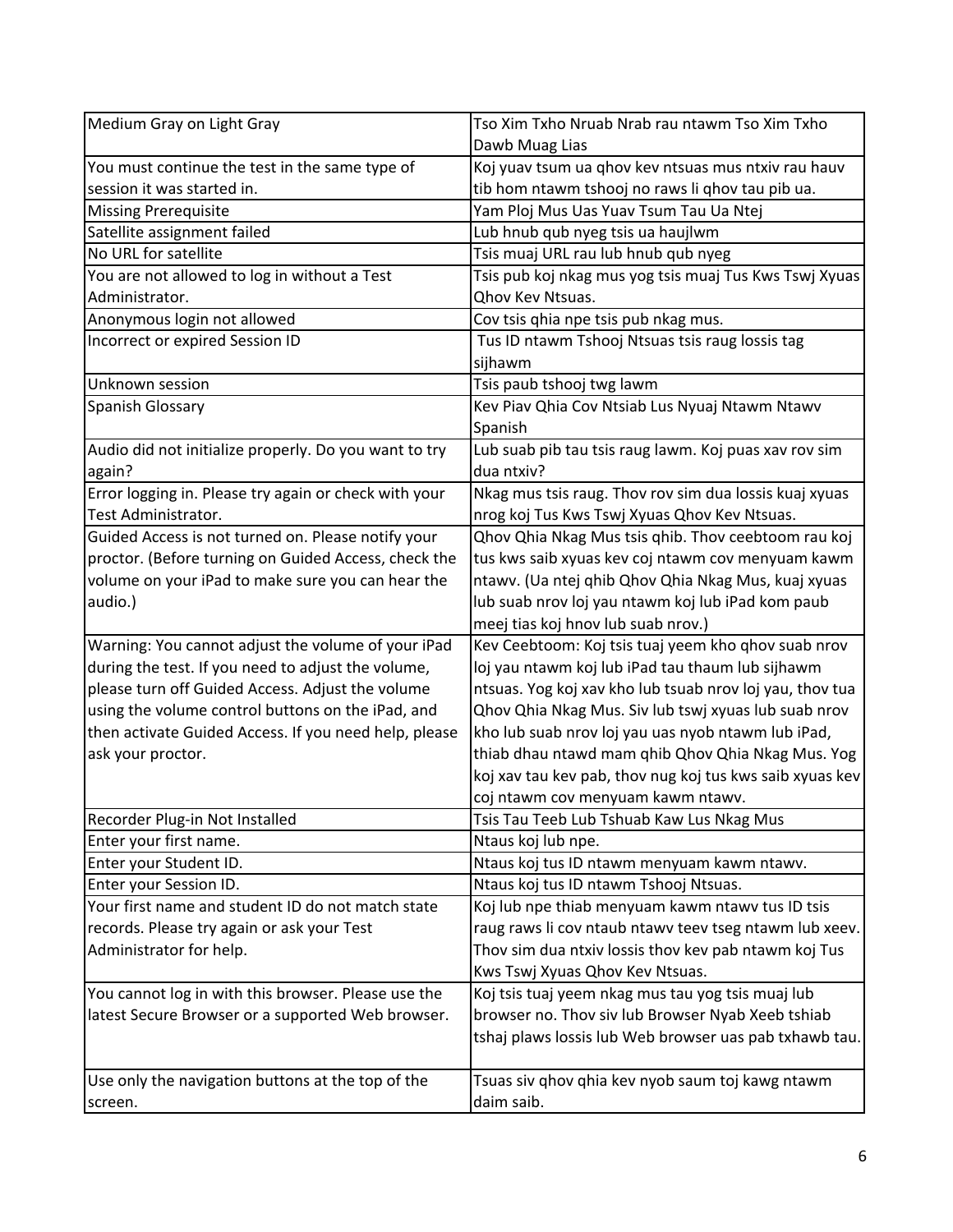| Your login did not work. Please try again or ask your    | Koj qhov nkag mus tsis ua haujlwm. Thov sim dua ntxiv                                                             |
|----------------------------------------------------------|-------------------------------------------------------------------------------------------------------------------|
| Test Administrator for help.                             | lossis thov kev pab ntawm koj Tus Kws Tswj Xyuas                                                                  |
|                                                          | Qhov Kev Ntsuas.                                                                                                  |
| You cannot log in until the following programs are       | Koj tsis tuaj yeem nkag mus tau kom mus txog thaum                                                                |
| closed:                                                  | cov programs no raug kaw:                                                                                         |
| Another program has started, and you will be logged      | Ib lub program yeej pib lawm thiab koj yuav tsum tau                                                              |
| out. Ask your Test Administrator for help.               | tawm. Thov kev pab ntawm koj Tus Kws Tswj Xyuas                                                                   |
|                                                          | Qhov Kev Ntsuas.                                                                                                  |
| Are you sure you want to log out?                        | Koj puas xav tawm mus?                                                                                            |
| You must select a grade.                                 | Koj yuav tsum xaiv ib qeb kawm.                                                                                   |
| Are you sure you want to pause the test? If you pause    | Koj puas xav nres ghov kev ntsuas? Yog koj nres koj                                                               |
| your test for more than {0} minutes, you may be          | qhov kev ntsuas ntev dua {0} feeb, tej zaum koj yuav                                                              |
| unable to make changes to questions that you have        | tsis tuaj yeem hloov rau cov nge lus nug uas koj twb                                                              |
| already answered. Ask your Test Administrator before     | teb tag lawm. Thov kev pab ntawm koj Tus Kws Tswj                                                                 |
| pausing your test.                                       | Xyuas Qhov Kev Ntsuas ua ntej koj yuav nres koj qhov                                                              |
|                                                          | kev ntsuas.                                                                                                       |
| You have reached the end of the test. Click [Yes] to     | Koj tau mus txog qhov kawg ntawm feem no lawm.                                                                    |
| continue to the next page. Click [No] to keep working    | Nias qhov [Yog] kom mus rau nplooj tom ntej. Nias                                                                 |
| on your test.                                            | ghov [Tsis Yog] rov mus ua koj ghov kev ntsuas.                                                                   |
|                                                          | The question did not load. Click [Yes] to try again. Click Tsis tau muab nge lus nug tso rau. Nias ghov [Yog] rov |
| [No] to log out.                                         | sim dua. Nias qhov [Tsis Yog] tawm mus.                                                                           |
| The page did not load. Ask your Test Administrator for   | Tsis tau muab nplooj ntawy no tso rau. Thov kev pab                                                               |
| help.                                                    | ntawm koj Tus Kws Tswj Xyuas Qhov Kev Ntsuas.                                                                     |
| Your answer has not been saved. Click [Yes] to try       | Koj nge lus teb tsis raug kaw tseg. Nias qhov [Yog] rov                                                           |
| again. Click [No] to log out of your test without saving | sim dua. Nias qhov [Tsis Yog] tawm mus ntawm koj                                                                  |
| your answer.                                             | ghov kev ntsuas yam tsis tas kaw koj nge lus teb.                                                                 |
| Could not send information over the network. Click       | Tsis tuaj yeem xa cov ntaub ntawv hla ntawm lub                                                                   |
| [Yes] to try again. Click [No] to log out.               | network. Nias qhov [Yog] rov sim dua. Nias qhov [Tsis                                                             |
|                                                          | Yog] tawm mus.                                                                                                    |
| You must select a prompt before moving to the next       | Koj yuav tsum xaiv ib qho ua sai sai ua ntej txav mus                                                             |
| page.                                                    | rau nplooj tom ntej.                                                                                              |
| You must enter some text before you can save your        | Koj yuav tsum ntaus qee cov ntaub ntawv nkag mus ua                                                               |
| response.                                                | ntej koj thiaj kaw tau koj nge lus teb.                                                                           |
| Are you sure you want to pause the test? Ask your        | Koj puas xav nres qhov kev ntsuas? Thov kev pab                                                                   |
| Test Administrator before pausing your test.             | ntawm koj Tus Kws Tswj Xyuas Qhov Kev Ntsuas ua ntej                                                              |
|                                                          | koj yuav nres koj qhov kev ntsuas.                                                                                |
| You must answer all questions on this page before        | Koj yuav tsum teb txhua nqe lus nug rau nplooj ntawv                                                              |
| moving to the next page. (You may have to scroll         | no ua ntej txav mus rau nplooj tom ntej. (Tej zaum koj                                                            |
| down to see all questions.)                              | yuav tsum nias qhov Scroll down mus saib txhua nqe                                                                |
|                                                          | lus nug.)                                                                                                         |
| You have answered all the questions in this test.        | Koj twb teb txhua nge lus nug rau ghov kev ntsuas no                                                              |
| When you have finished checking your answers, click      | lawm. Thaum koj kuaj xyuas koj cov nqe lus teb tiav,                                                              |
| the [End Test] button.                                   | nias qhov [Tso Tseg Qhov Kev Ntsuas].                                                                             |
| You must answer all of the questions on this page        | Koj yuav tsum teb txhua nqe lus nug rau nplooj ntawv                                                              |
| before you can end the test.                             | no ua ntej koj yuav tso tseg qhov kev ntsuas.                                                                     |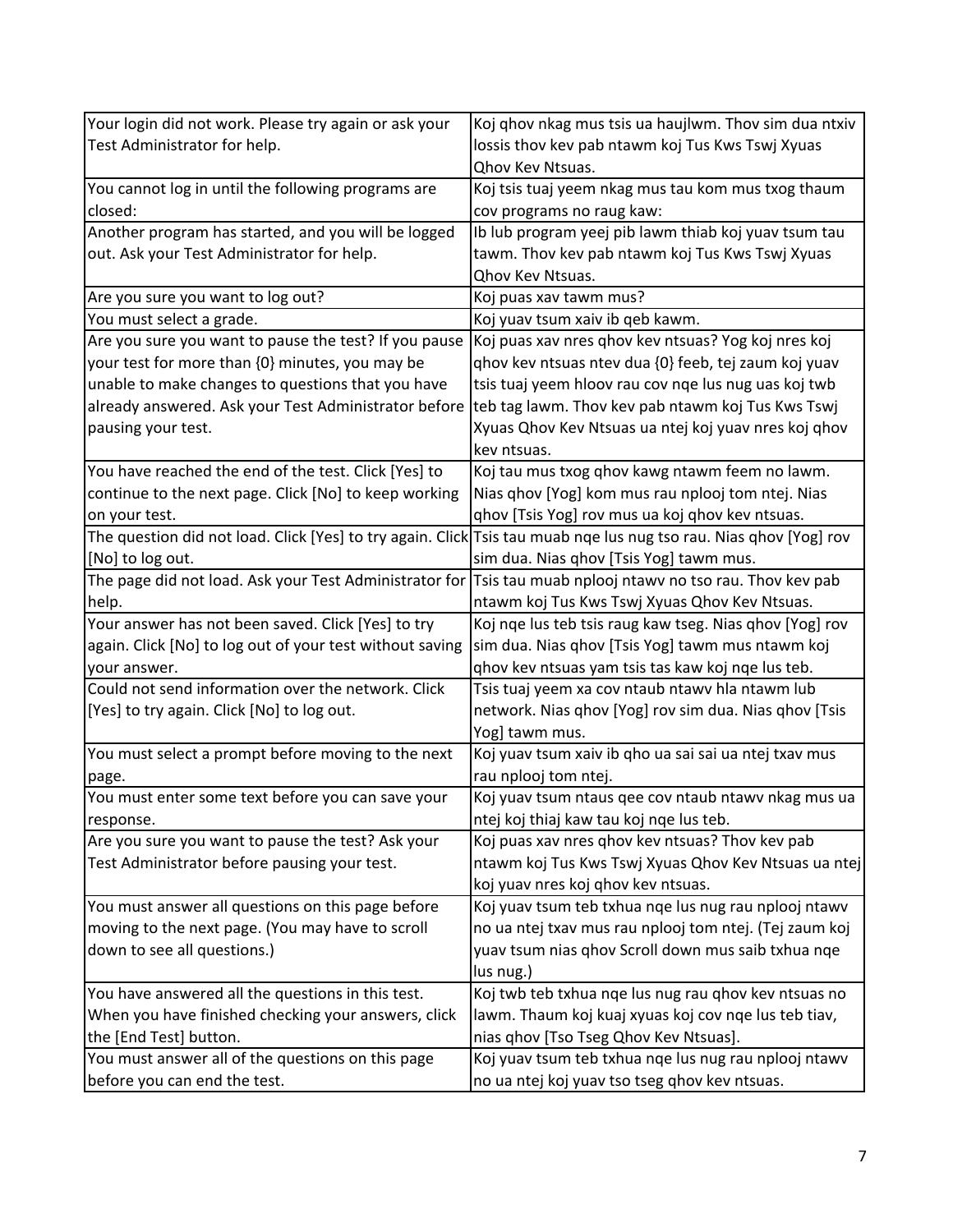| Press [Stop] on the sound player before you move           | Nias qhov [Tso Tseg] rau ntawm lub tshuab tso suab      |
|------------------------------------------------------------|---------------------------------------------------------|
| away from this page.                                       | nrov ua ntej koj txav tawm mus ntawm nplooj no.         |
| The recording is too soft. Click [Try Again] to make a     | Lub tshuab kaw lus zooj heev. Nias qhov [Rov Sim Dua]   |
| new recording. Click [Keep It] to save this recording      | mus kaw qhov tshiab. Nias qhov [Saib Xyuas Nws] mus     |
| and go to the next question.                               | kaw cov no thiab mus rau nge lus tom ntej.              |
| Flash {0} or higher is needed to take this test. Ask your  | Yuav tsum tso duab ci {0} lossis kom siab dua thiaj ua  |
| Test Administrator for help.                               | ghov kev ntsuas no tau. Thov kev pab ntawm koj Tus      |
|                                                            | Kws Tswj Xyuas Qhov Kev Ntsuas.                         |
| Java {0} or higher is required for this test. Ask your     | Yuav tsum tso Java {0} lossis kom siab dua rau qhov kev |
| Test Administrator for help.                               | ntsuas no. Thov kev pab ntawm koj Tus Kws Tswj Xyuas    |
|                                                            | <b>Ohov Kev Ntsuas.</b>                                 |
| Please wait while we detect whether Java is installed.     | Thov tos thaum peb tshawb nrhiav seb puas tau lossis    |
|                                                            | tsis tau teeb lub Java.                                 |
| If you hear the sound, click [Yes]. If not, click [No].    | Yog koj hnov lub suab, nias qhov [Yog]. Yog tsis hnov   |
|                                                            | lub suab, nias qhov [Tsis Yog].                         |
| Sound Check: Record Your Voice                             | Kuaj Xyuas Lub Suab: Kaw Koj Lub Suab                   |
| Press the Microphone button to start recording.Say         | Nias lub Paj Taub (Microphone) mus pib kaw.Hais koj     |
| your name into your microphone. When you are done,         | lub npe rau hauv koj lub microphone. Thaum koj ua       |
| press the Stop button. Press the Play button to listen     | tiav, nias qhov Tso Tseg. Nias qhov Tso suab nrov mus   |
| to your recording. If you hear your voice, click [Yes]. If | mloog koj cov lus kaw. Yog koj hnov koj lub suab, nias  |
| you do not hear your voice, click [Problem (No)].          | qhov [Yog]. Yog koj tsis hnov koj lub suab, nias qhov   |
|                                                            | [Teebmeem (Tsis Yog)].                                  |
| Java 1.4 or higher is required for this test.              | Yuav tsum tso Java 1.4 lossis kom siab dua rau ghov kev |
|                                                            | ntsuas no.                                              |
| Flash 10 or higher is required for this test.              | Yuav tsum tso duab ci 10 lossis kom siab dua rau qhov   |
|                                                            | key ntsuas no.                                          |
| Click to cancel the request and return to the login        | Nias qhov thim rau qhov kev thov thiab rov qab nkag     |
| page.                                                      | mus rau nplooj no.                                      |
| The Test Administrator has denied your request.            | Tus Kws Tswj Xyuas Qhov Kev Ntsuas tsis kam lees koj    |
|                                                            | qhov kev thov.                                          |
| Message from your Test Administrator:                      | Kab ntawv tuaj tom koj Tus Kws Tswj Xyuas Qhov Kev      |
|                                                            | Ntsuas:                                                 |
| Click [?]                                                  | Nias [?]                                                |
| to access this Help Guide at any time during your test.    | xav nkag mus saib tau Qhov Kev Pab Qhia no tau txhua    |
|                                                            | lub sijhawm thaum koj ua koj qhov kev ntsuas.           |
| Are you sure you want to change the prompt you             | Koj puas xav hloov qhov sai sai uas koj tau xaiv yav    |
| previously selected? <yes> <no></no></yes>                 | dhau los lawm? < Yog >< Tsis Yog >                      |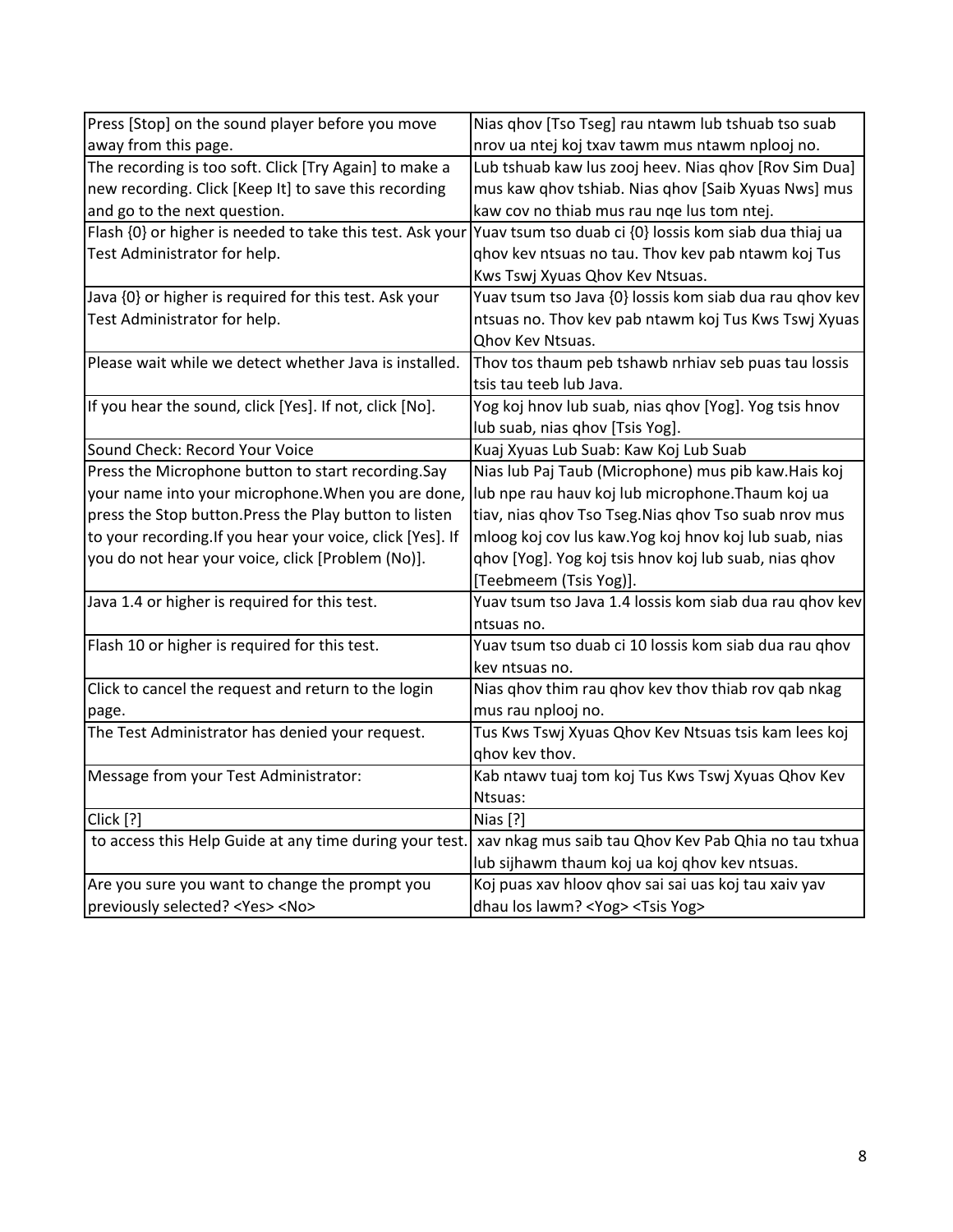| Click here to learn how to answer technology-                                                               | Nias ghov no mus kawm seb yuav teb cov nge lus nug        |
|-------------------------------------------------------------------------------------------------------------|-----------------------------------------------------------|
| enhanced questions. Welcome to the Training Test                                                            | feem tev naus laus zis licas. Zoo siab txais tos tuaj rau |
| site. You can use this site to take sample tests online                                                     | ntawm Lub Chaw Qhia Kev Ntsuas. Koj tuaj yeem siv         |
| to become familiar with the online testing                                                                  | lub chaw no ua qhov qauv ntsuas hauv online kom koj       |
| environment. Some of the questions will require you                                                         | swm kev ntsuas rau hauv online. Qee cov nqe lus nug       |
| to select one answer; others may require you to type                                                        | yuav tsum koj xaiv ib nge lus teb; tej zaum lwm nge       |
| a short answer, draw a picture, or complete another                                                         | yuav tsum kom koj ntaus ib nge lus teb luv luv rau, kos   |
| type of open-ended task. Interactive tutorial: Click                                                        | ib daim duab, lossis ua kom tiav txoj haujlwm licas los   |
| here to learn how to answer technology-enhanced                                                             | tau.Ntsig txog kev qhia: Nias qhov no mus kawm seb        |
| questions. you must use Mozilla Firefox or the Secure                                                       | yuav teb cov nqe lus nug txog feem tev naus laus zis      |
| Browser as your Internet browser to access the                                                              | licas. koj yuav tsum siv Mozilla Firefox lossis lub       |
| Training Test. Internet Explorer and Safari will not                                                        | Browser Nyab Xeeb uas koj lub Internet browser thiaj li   |
| work with this site. Click here to download Firefox for                                                     | nkag mus tau hauv Qhov Kev Qhia Kev Ntsuas. Internet      |
| Windows, Mac OS X, and Linux.                                                                               | Explorer thiab Safari yuav tsis ua haujlwm nrog lub       |
|                                                                                                             | chaw no. Nias qhov no mus rub Firefox for Windows,        |
|                                                                                                             | Mac OS X, thiab Linux.                                    |
| To log in with your student account (using Name /                                                           | Yuav nkag mus nrog koj tus as-qhauj ntawm menyuam         |
| SSID):Uncheck the "Guest User" checkbox (both fields                                                        | kawm ntawv (Lub Npe siv / SSID): Txhob kos rau qhov       |
| will become blank) Enter your First Name and SSID in                                                        | "Guest User" kos rau kem (ghov muaj ntaub ntawv           |
| the fields above. To log in as a Guest (anonymous                                                           | thiab tsis muaj)Ntaus koj Lub Npe thiab SSID rau feem     |
| user):Mark the "Guest User" checkbox (both fields will  saum toj saud.Yuav nkag mus raws li yog ib Tug Neeg |                                                           |
| automatically display Guest) Click [Sign In] to login to                                                    | Qhua (tsis qhia lub npe ntawm tus neeg siv): Cim rau      |
| the Training Test as a guest user. Guest Session?In a                                                       | qhov "Guest User" kos rau kem (ob feem ntawm cia li       |
| Guest Session, you do not need Test Administrator                                                           | ua rau pom Tus Neeg Qhua) Nias [Sign In] nkag mus rau     |
| approval and can take a Training Test using your own                                                        | Qhov Kev Qhia Kev Ntsuas raws li yog ib tug neeg          |
| settings. To take a Training Test in a session with a                                                       | siv.Tshooj Neeg Qhua?Hauv ib Tshooj Neeg Qhua, koj        |
| Test Administrator, uncheck the "Guest Session"                                                             | tsis tau kev tso cai ntawm Tus Kws Tswj Xyuas Qhov        |
| checkbox and enter the Session ID in the field before                                                       | Kev Ntsuas thiab tuaj yeem ua ib qho Kev Qhia Kev         |
| clicking [Sign In].                                                                                         | Ntsuas raws li kev siv koj tus kheej qhov kev teeb tsa.   |
|                                                                                                             | Yuav ua qhov Kev Qhia Kev Ntsuas rau hauv ib tshooj       |
|                                                                                                             | nrog rau ib Tus Kws Tswj Xyuas Qhov Kev Ntsuas, tsis      |
|                                                                                                             | txhob kos rau qhov "Tshooj Neeg Qhua" kos rau kem         |
|                                                                                                             | no thiab ntaus tus ID ntawm Tshooj no rau hauv feem       |
|                                                                                                             | no uas ntej nias [Sign In].                               |
| Please review the information below. If all of the                                                          | Thov saib xyuas cov ntaub ntawv hauv qab no. Yog          |
| information is correct, click [Yes]. If not, click [No].                                                    | txhua yam ntaub ntawv raug lawm, nias qhov [Yog].         |
|                                                                                                             | Yog tsis hnov lub suab, nias qhov [Tsis Yog].             |
| Is the test listed above the test you want to take? If it                                                   | Qhov kev ntsuas uas muaj npe saum toj saud puas yog       |
| is, click [Yes, Start My Test]. If not, click [No].                                                         | qhov kev ntsuas koj xav ua? Yog tias xav ua, nias [Yog,   |
|                                                                                                             | Pib Kuv Qhov Kev Ntsuas]. Yog tsis yog, nias qhov [Tsis   |
|                                                                                                             | Yog].                                                     |
| Select a test.                                                                                              | Xaiv ib qho kev ntsuas.                                   |
| Scroll down for more information.                                                                           | Scroll down yog xav paub cov ntaub ntawv ntau ntxiv.      |
| You have finished the test. You may now log out.                                                            | Koj ua qhov kev ntsuas tiav. Tam sim no tej zaum koj      |
|                                                                                                             | yuav tawm mus.                                            |
| No score is provided for this test.                                                                         | Qhov kev ntsuas no tsis muaj muab qhab nia rau.           |
|                                                                                                             |                                                           |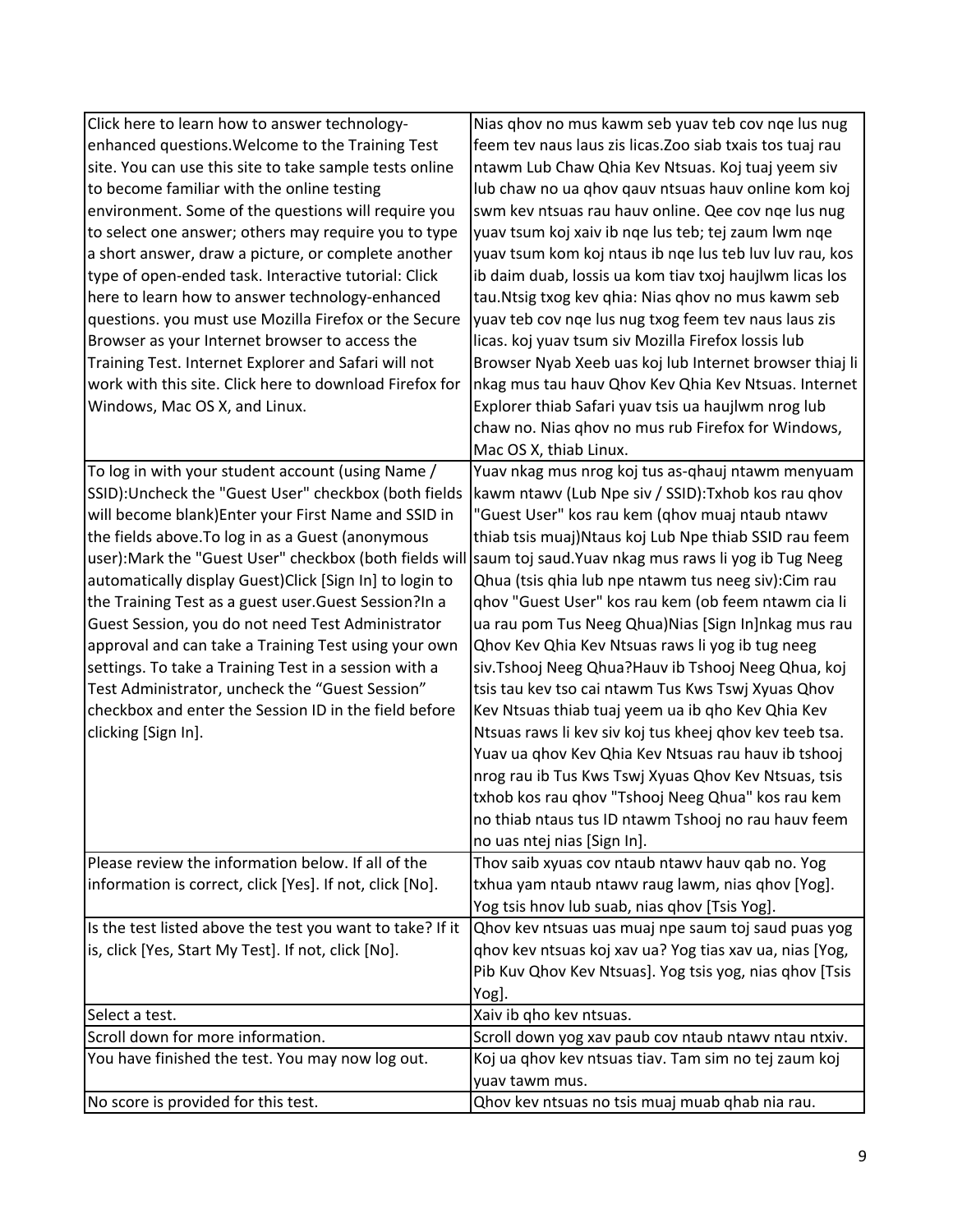|                                                                                                            | You have reached the end of the test. You may review Koj tau mus txog qhov kawg ntawm feem no lawm. Tej |
|------------------------------------------------------------------------------------------------------------|---------------------------------------------------------------------------------------------------------|
| your answers. If you are done reviewing your answers, zaum koj yuav tau rov qab saib xyuas koj cov nqe lus |                                                                                                         |
| click [Submit Test]. You cannot change your answers                                                        | teb. Yog koj saib xyuas koj cov nqe lus teb tiav, nias                                                  |
| after you submit the test.                                                                                 | qhov [Xa Qhov Kev Ntsuas]. Koj tsis tuaj yeem hloov koj                                                 |
|                                                                                                            | cvo nge lus teb tau tomgab koj xav ghov kev ntsuas.                                                     |
|                                                                                                            |                                                                                                         |
| You have marked questions. Review these questions                                                          | Koj twb cim rau cov nqe lus nug lawm. Rov qab saib                                                      |
| before submitting your test.                                                                               | xyuas cov nge lus nug no ua ntej yuav xa koj ghov kev                                                   |
|                                                                                                            | ntsuas.                                                                                                 |
| There was a problem with the system. Please give this Nws muaj ib qho teebmeem rau ntawm qhov txheej       |                                                                                                         |
| number to your Test Administrator.                                                                         | txheem no. Thov muab tus nab npawb no rau koj Tus                                                       |
|                                                                                                            | Kws Tswj Xyuas Qhov Kev Ntsuas.                                                                         |
| Return to the login screen.                                                                                | Rov qab nkag mus rau daim saib.                                                                         |
| Click the [Print Passage] button to print the passage.                                                     | Nias qhov [Luam Kab Ntawv] mus luam kab ntawv no.                                                       |
| Save your work before making a print request.                                                              | Kaw koj qhov haujlwm ua ntej luam qhov kev thov.                                                        |
| There was a problem with your print request. Try                                                           | Nws muaj ib qho teebmeem rau koj qhov thov luam                                                         |
| again or ask your Test Administrator for help.                                                             | tawm. Thov sim dua ntxiv lossis thov kev pab ntawm                                                      |
|                                                                                                            | koj Tus Kws Tswj Xyuas Qhov Kev Ntsuas.                                                                 |
| To send helpful information, describe what the                                                             | Yuav xa cov ntaub ntawv muaj txiaj ntsig, piav qhia txog                                                |
| problem is and click [Yes].                                                                                | ghov teebmeem yog dabtsi thiab nias ghov [Yog].                                                         |
| There is a problem connecting to the Internet. Pause                                                       | Nws muaj ib qho teebmeem txuas rau Internet. Nres                                                       |
| your test and try again.                                                                                   | koj qhov kev ntsuas thiab rov sim dua?                                                                  |
| Are you sure you want to change the prompt you                                                             | Koj puas xav hloov qhov sai sai uas koj tau xaiv lawm?                                                  |
| already selected? <yes> <no></no></yes>                                                                    | <yog> <tsis yog=""></tsis></yog>                                                                        |
| Select two (2) points to connect or press and drag to                                                      | Xaiv ob (2) qho txhawm txuas mus rau lossis nias thiab                                                  |
| create and connect points.                                                                                 | rub mus tsim thiab txuas mus rau ob qho ntawd.                                                          |
| Select two (2) points to connect with the arrow.                                                           | Xaiv ob (2) qho txhawm txuas mus rau tus cim xib xub.                                                   |
| Select two (2) points to connect with the double                                                           | Xaiv ob (2) qho txhawm txuas mus rau ob tus cim xib                                                     |
| arrow.                                                                                                     | xub.                                                                                                    |
| Select an object to remove.                                                                                | Xaiv ib qho khoom thiab muab nws tshem tawm.                                                            |
| Select a point or edge to add value.                                                                       | Xaiv ib qho lossis ib tug ntug mus tso tus nqi ntxiv.                                                   |
| Select the location for the label.                                                                         | Xaiv thaj chaw rau lub cim.                                                                             |
| Move the object to a new location and click the                                                            | Txav qhov khoom no mus rau qho chaw tshiab thiab                                                        |
| mouse button to place the object.                                                                          | nias lub mauj mus tso qhov khoom no.                                                                    |
| Release the mouse button to place the object where                                                         | Tshem lub mauj tso qhov khoom rau ntawm qhov koj                                                        |
| you want it.                                                                                               | xav tso.                                                                                                |
| Release the mouse button to drop the object where                                                          | Tshem lub mauj mus pov qhov khoom rau ntawm qhov                                                        |
| you want it.                                                                                               | koj xav tso.                                                                                            |
| Click the mouse button to drop the object where you                                                        | Nias lub mauj mus pov ghov khoom rau ntawm ghov                                                         |
| want it.                                                                                                   | koj xav tso.                                                                                            |
| Did you hear the English text? Press [Yes] or [No]                                                         | Koj puas hnov cvo ntaub ntawy Askiv? Nias qhov [Yog]                                                    |
| below.                                                                                                     | lossis [Tsis Yog] hauv qab no.                                                                          |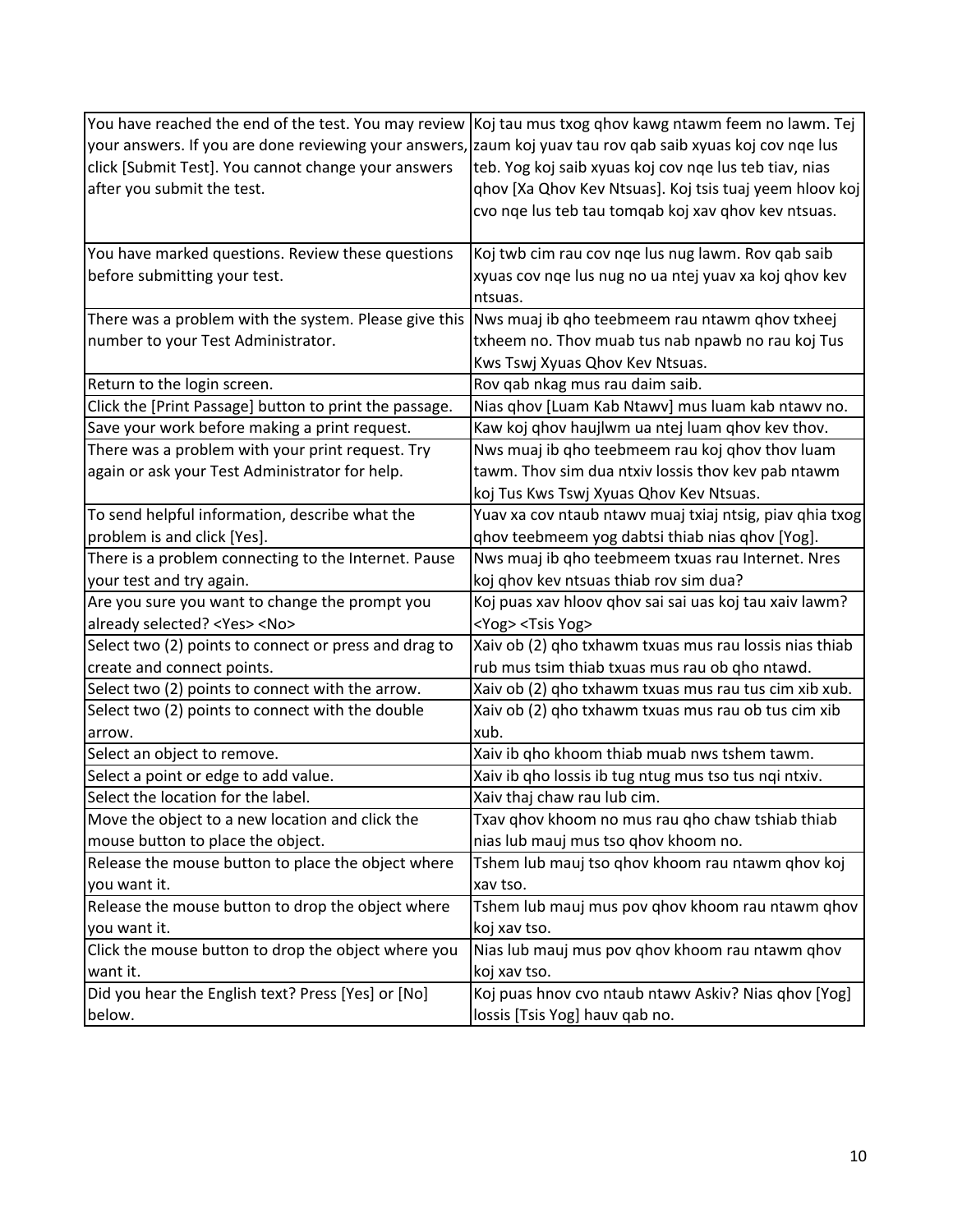| Select the green button to test your Text-to-Speech                                                        | Xaiv lub nias tso xim ntsuab mus ntsuas kev npaj rau                                                          |
|------------------------------------------------------------------------------------------------------------|---------------------------------------------------------------------------------------------------------------|
| settings. You should hear the following phrase: "This                                                      | koj Cov Ntaub Ntawv Hais. Koj puas hnov koog lus nram                                                         |
| text is being read aloud." Click [Yes, I heard the voice]                                                  | no? "Nyeem cov ntaub ntawv no kom nrov nrov." Nias                                                            |
| if it worked. If it did not work, click [No, I did not hear                                                | qhov [Yog, Kuv hnov lub suab] yog nws ua haujlwm                                                              |
| the voice].                                                                                                | lawm. Yog nws tsis ua haujlwm, nias qhov [Tsis Yog,                                                           |
|                                                                                                            | Kuv tsis hnov lub suab].                                                                                      |
| Did you hear the Spanish text? Click [Yes] or [No].                                                        | Koj puas hnov cov ntaub ntawy Spanish? Nias qhov                                                              |
|                                                                                                            | [Yog] lossis [Tsis Yog].                                                                                      |
| Click to listen in Spanish                                                                                 | Nias qhov mus mloog lus Spanish                                                                               |
| Spanish text to be spoken                                                                                  | Tau hais cov ntaub ntawv Spanish                                                                              |
| Did you hear the voice? Click [Yes] or [No].                                                               | Koj puas hnov lub suab? Nias qhov [Yog] lossis [Tsis                                                          |
|                                                                                                            | Yog].                                                                                                         |
| Click [Try Again]. Make sure your computer's sound is                                                      | Nias qhov [Rov Sim Dua]. Saib xyuas koj lub koos pij                                                          |
| not muted and try adjusting the volume and pitch. If                                                       | tawj lub suab kom txhob raug tua lub suab thiab sim                                                           |
| you have done this and you still do not hear the audio, kho qhov nrov loj yau thiab theem suab. Yog koj ua |                                                                                                               |
| please tell your Test Administrator. Do not log out                                                        | qhov no tiav lawm thiab koj tseem tsis hnov lus suab                                                          |
| unless your TA tells you to do so.                                                                         | nrov, thov qhia rau koj Tus Kws Tswj Xyuas Qhov Kev                                                           |
|                                                                                                            | Ntsuas. Tsis txhob tua lub koo pij tawj tshwj tsis yog koj                                                    |
|                                                                                                            | tus TA qhia kom koj ua.                                                                                       |
| Text-to-Speech is not available on the browser and/or Tsis muaj Cov Ntaub Ntawv Hais rau ntawm lub         |                                                                                                               |
|                                                                                                            | platform that you are using. Please make sure you are  browser no thiab/lossis qhov platform uas koj tab tsim |
| using a supported secure browser or secure                                                                 | siv. Thov saib xyuas koj tau siv ib lub browser pab                                                           |
| Chromebooks login.                                                                                         | txhawb zoo lossis nkag mus rau Chromebooks nyab                                                               |
|                                                                                                            | xeeb.                                                                                                         |
| <b>Student Testing Site</b>                                                                                | Tus Menyuam Kawm Ntawv Qhov Chaw Ntsuas                                                                       |
| Text-to-Speech                                                                                             | Cov Ntaub Ntawy Hais                                                                                          |
| No Text-to-Speech                                                                                          | Tsis Muaj Cov Ntaub Ntawv Hais                                                                                |
| <b>Black on White</b>                                                                                      | Dub nrog Dawb                                                                                                 |
| <b>Reverse Contrast</b>                                                                                    | Kev sib piv ntawm yam sib txawv                                                                               |
| <b>Items and Stimuli</b>                                                                                   | Cov Nqe thiab Feem Pab Txhawb                                                                                 |
| Stimuli                                                                                                    | Feem Pab Txhawb                                                                                               |
| Tutorial                                                                                                   | Ntsig Txog Kev Qhia                                                                                           |
| Yes, I heard the voice                                                                                     | Yog, Kuv hnov lub suab                                                                                        |
| Are you sure you want to change the prompt you                                                             | Koj puas xav hloov qhov sai sai uas koj tau xaiv yav                                                          |
| previously selected?                                                                                       | dhau los lawm?                                                                                                |
| This test has no more opportunities.                                                                       | Tsis muaj qhov kev ntsuas no ntxiv lawm.                                                                      |
| Click [Yes] to try again or [No] to log out.                                                               | Nias qhov [Yog] rov sim dua lossis nias qhov [Tsis Yog]                                                       |
|                                                                                                            | es tawm mus.                                                                                                  |
| Your test has been interrupted. To resume your test,                                                       | Koj qhov kev ntsuas raug cuam tshuam. Yuav rov mus                                                            |
| check with your Test Administrator.                                                                        | ua koj qhov kev ntsuas, kuaj xyuas nrog koj Tus Kws                                                           |
|                                                                                                            | Tswj Xyuas Qhov Kev Ntsuas.                                                                                   |
| Could not find test session. Please check with your TA. Tsis tuaj yeem nrhiav tshooj ntsuas tau. Thov kuaj |                                                                                                               |
|                                                                                                            | xyuas nrog koj tus TA.                                                                                        |
| This test session is closed. Please check with your TA.                                                    | Tshooj ntsuas no raug kaw lawm. Thov kuaj xyuas nrog                                                          |
|                                                                                                            | koj tus TA.                                                                                                   |